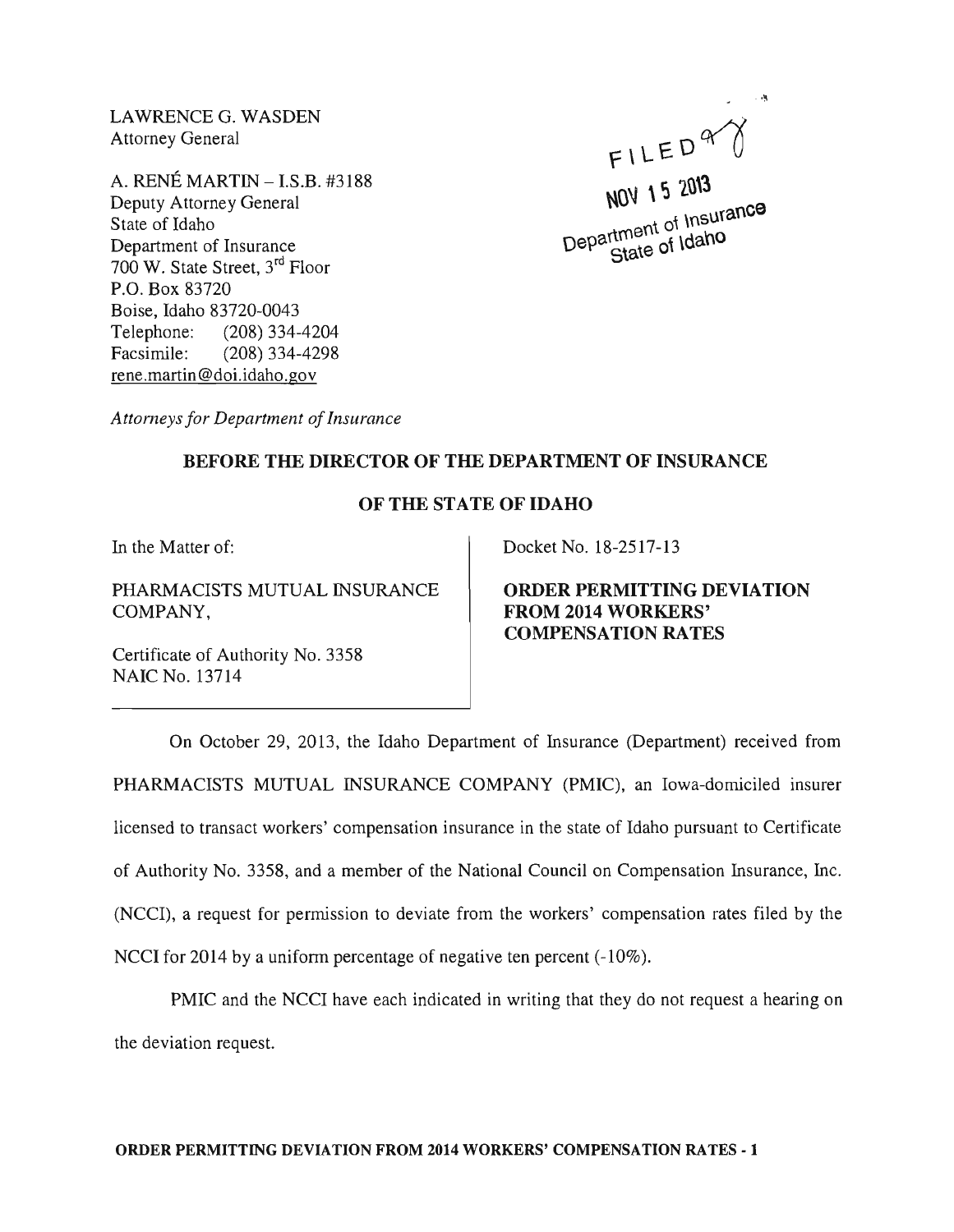The Department's Director (Director), having reviewed and being fully apprised of PMIC's request to deviate from the Idaho workers' compensation premium rates filed by the NCCI for 2014, and the requirements of Idaho Code § 41-1614, has determined that the requested rate deviation is justified.

NOW, THEREFORE, IT IS HEREBY ORDERED, pursuant to Idaho Code § 41-1614, that PMIC's request for a uniform percentage deviation of negative ten percent (-10%) from the workers' compensation rates filed by the NCCI for 2014, exclusive of terrorism rates, is GRANTED. This deviation from the Idaho workers' compensation premium rates filed by the NCCI for 2014 shall take effect on January 1, 2014, and shall remain in effect for one year from that date unless terminated sooner with the approval of the Director.

DATED this  $\sqrt{5}$   $\frac{1}{2}$  day of November, 2013.

STATE OF IDAHO DEPARTMENT OF INSURANCE

Wllaw al

**Director**